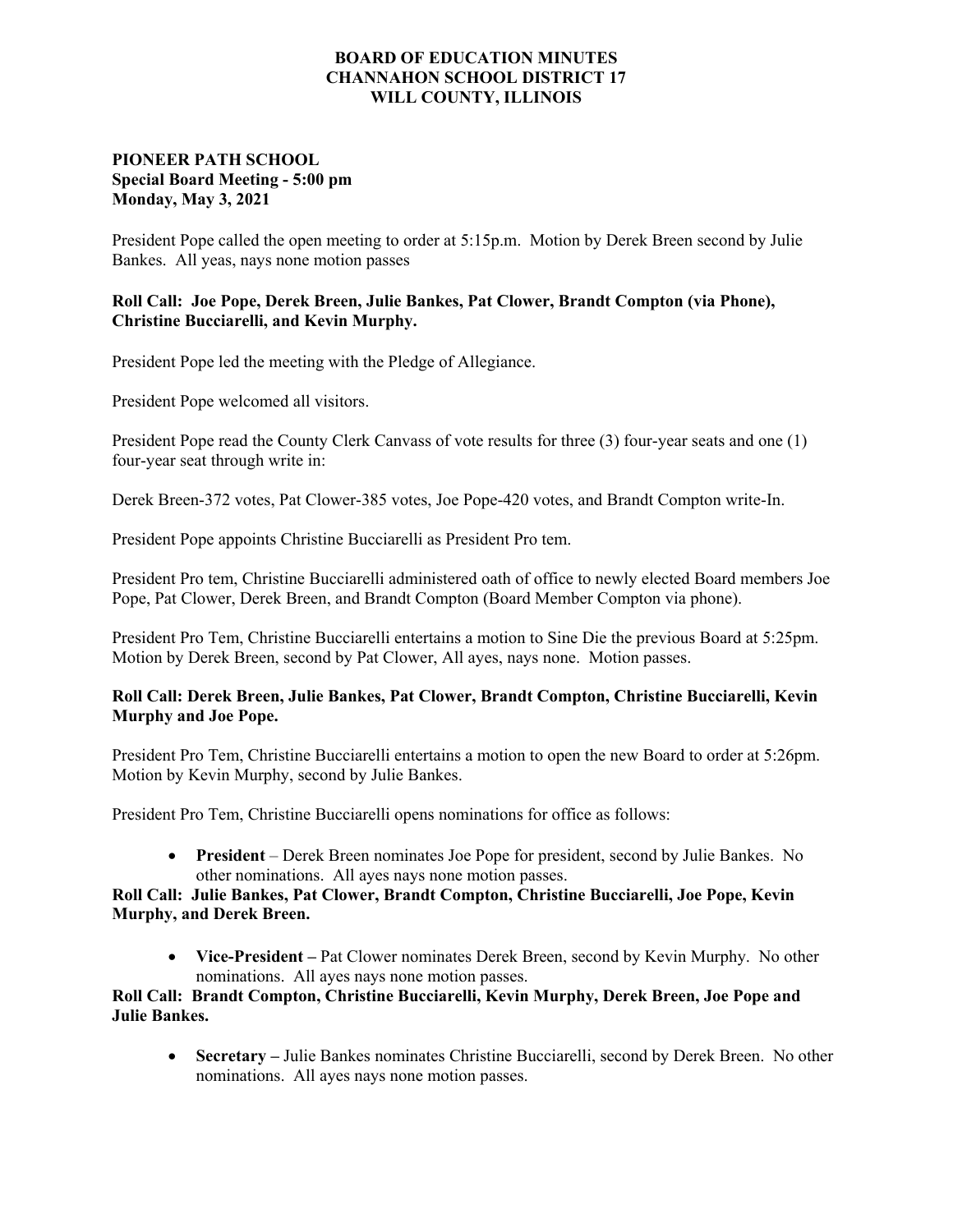## **Roll Call: Christine Bucciarelli, Kevin Murphy, Joe Pope, Julie Bankes, Derek Breen, and Brandt Compton.**

**Treasurer** – CSD17 CSBO.

All yeas nays none.

President Pope turned the meeting over to Dr. Nicholas Henkle.

Dr. Henkle recommended the Board accept and approve the PLC 'Anytime. Anywhere.' Conference at an estimated cost of \$26,910 and a compensation rate determined by the CBA (currently, \$36.74/hour) for certified staff. All cost for CSD17 staff will be covered using Title Grant Funds. President Pope entertained a motion to accept and approve the PLC Anytime Anywhere Conference at a cost of \$26,910 and a compensation rate set by the CBA (currently, \$36.74/hour) for certified staff. Motion by Christine Bucciarelli second by Derek Breen. All yeas nays none motion passes.

Roll Call: Derek Breen, Julie Bankes, Pat Clower, Brandt Compton, Christine Bucciarelli, Kevin Murphy, and Joe Pope.

Dr. Henkle recommended the Board approve the renewal of the Wonders ELA program at N.B. Galloway School at a cost of \$37,412.03. President Pope entertained a motion to approve the renewal of the Wonders ELA program at N.B. Galloway School at a cost of \$37,412.03. Motion by Joe Pope second by Pat Clower. All yeas nays none motion passes.

Roll Call: Julie Bankes, Pat Clower, Brandt Compton, Christine Bucciarelli, Kevin Murphy, Joe Pope, and Derek Breen.

Dr. Henkle recommended the Board approve the addition of the Human Resource and Administrative Assistant to the Superintendent Position. President Pope entertained a motion to approve the addition of the Human Resource and Administrative Assistant to the Superintendent Position. Motion by Christine Bucciarelli second by Julie Bankes. All yeas nays none motion passes.

Roll Call: Pat Clower, Brandt Compton, Christine Bucciarelli, Kevin Murphy, Joe Pope, Derek Breen, and Julie Bankes.

Dr. Henkle recommended the Board accept and approve the proposal for the addition of the Lead Technology Specialist Position. President Pope entertained a motion to approve the proposal for the addition of the Lead Technology Specialist Position. Motion by Derek Breen second by Pat Clower. All yeas nays none motion passes.

Roll Call: Brandt Compton, Christine Bucciarelli, Kevin Murphy, Joe Pope, Derek Breen, Julie Bankes, and Pat Clower.

Dr. Henkle recommended the Board accept and approve the addition of an Early Learning Instructional Coach Position for CSD17. President Pope entertained a motion to accept and approve the addition of an Early Learning Instructional Coach Position for CSD17. Motion by Joe Poe second by Kevin Murphy. All yeas nays none motion passes.

Roll Call: Christine Bucciarelli, Kevin Murphy, Joe Pope, Derek Breen, Julie Bankes, Pat Clower, and Brandt Compton.